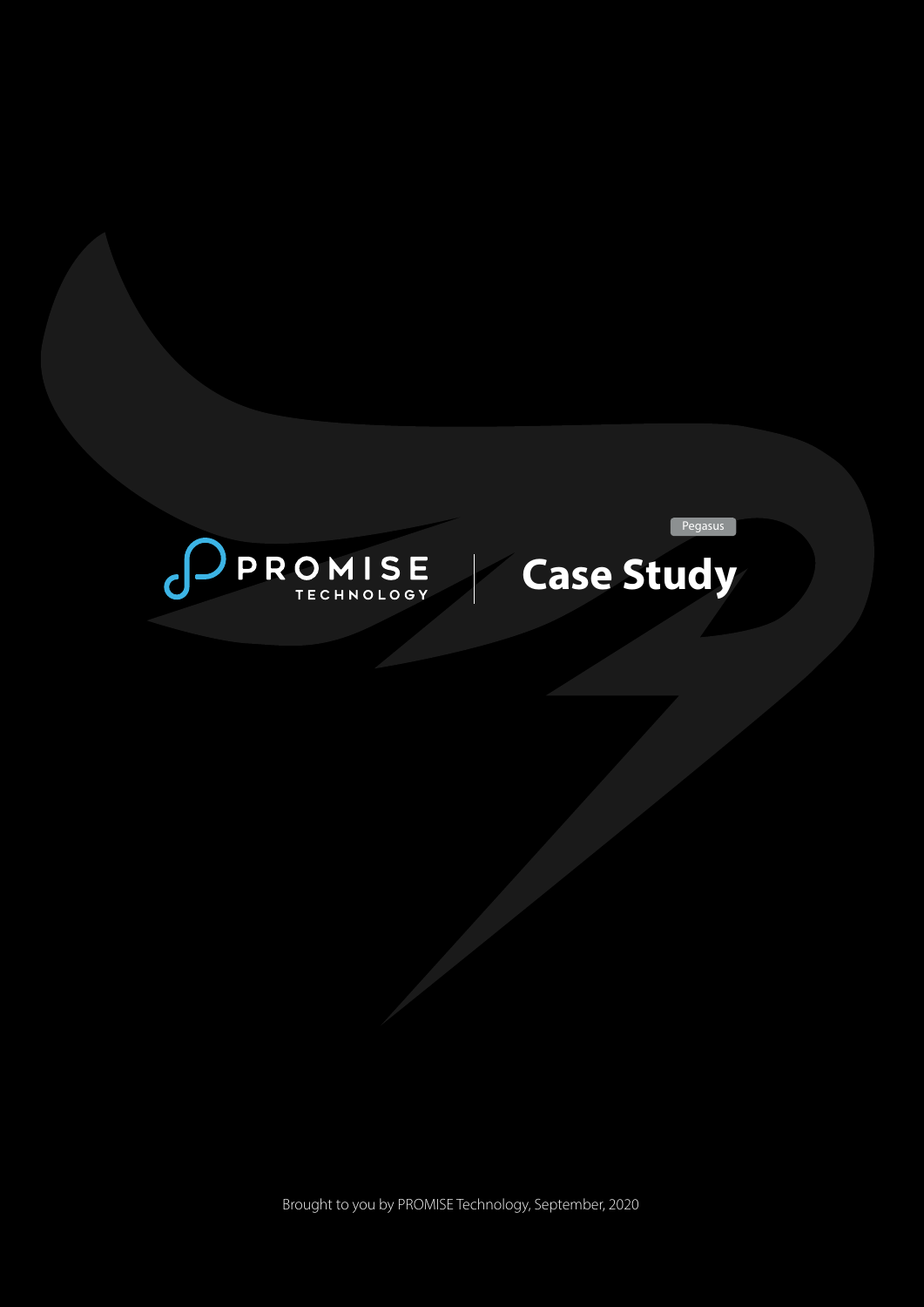



# **Unleash Your Imagination with Pegasus Hardware RAID Storage**

PROMISE Technology is the pioneer of making Thunderbolt™ 3 hardware RAID storage in the world. The brand new Pegasus32 Series delivers the capacity and performance engineered by the industry leader PROMISE, to make even the most demanding creative projects easy. With supporting both Thunderbolt™ 3 and USB Type-C ports, expanding devices or adding dual 5K displays is fast and easy.

To advance the range and out-perform competitors, PROMISE is partnering with Intel, a world-leading manufacturer of storage products including enterprise, premium and desktop processors that offer reliability and flexibility. This long-term structured relationship is empowering both companies in brand reputation and response to dynamic market change. We believe technology must constantly evolve to make more things possible and all things easier, smarter, and more connected than ever before.

PROMISE is leveraging Intel Thunderbolt™ 3 chips across its storage solutions with impressive results that have redefined reliability and uptime. Performance prediction for a company of PROMISE's reputation is vital and we know from experience that archival systems interact with Intel Thunderbolt™ 3 from different vendors in different ways. Two premium manufacturers working together means stronger and more consistent solutions that show sector leadership and factor out interoperability conflicts.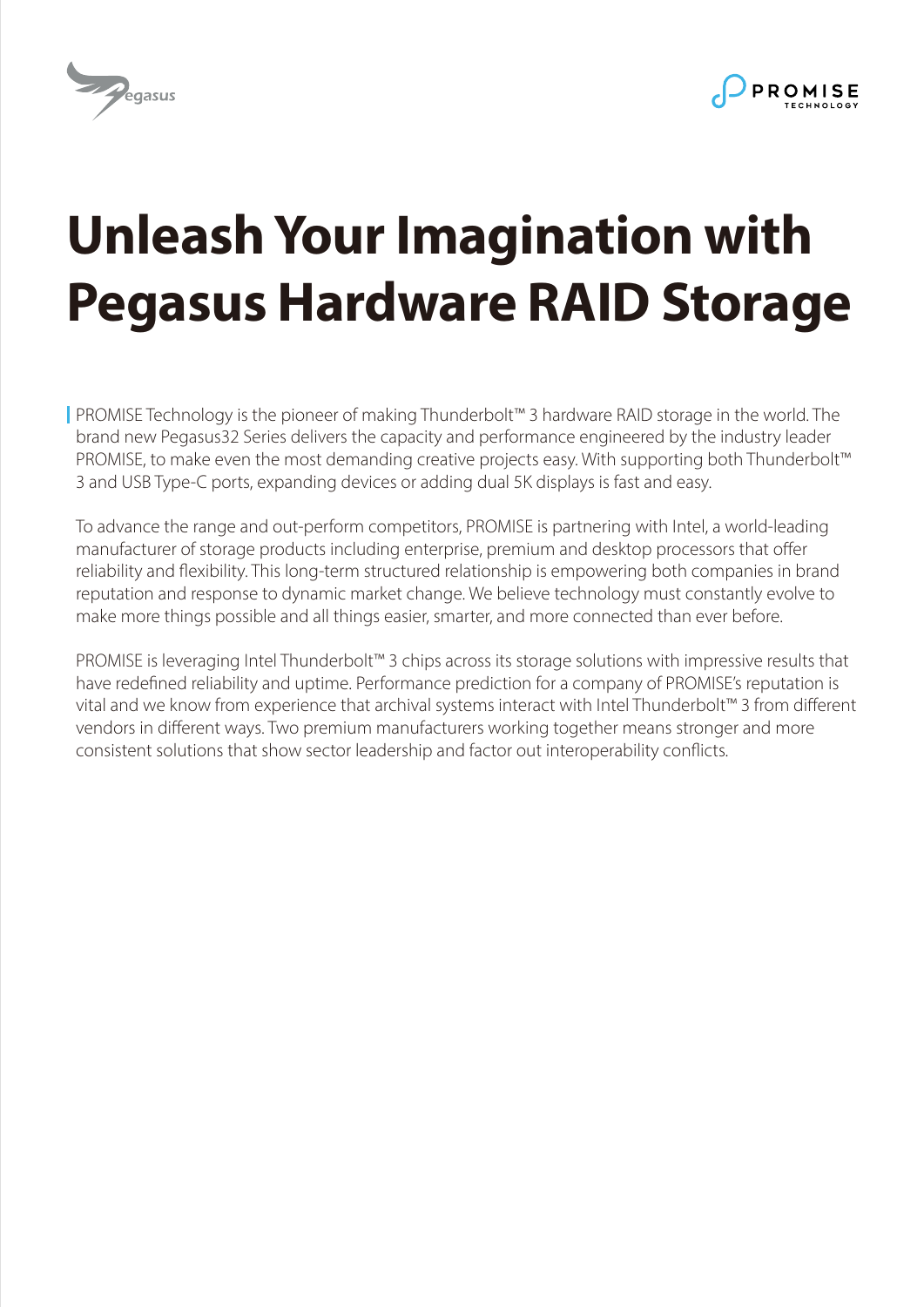





**Pegasus Series**

# **The First Thunderbolt™ Ready DAS Ideal for Creative Professionals**

### **DJ La Fuente and PROMISE Pegasus**

With all of the amazing music La Fuente creates for his 350 shows per year, he needed a storage solution that he could rely on to backup all of his work. He turned to the Pegasus R4 which he uses to store his entire growing library of soulful, upbeat and uplifting tracks. With his iMac paired with the Pegasus R4 configured in RAID 5, La Fuente stores over 5TB of music and it keeps growing every day.

La Fuente purchased the Pegasus R4 to help him edit and store his music. As one of the most innovative DJs at the top of his game, performance and speed were the motives for La Fuente to choose PROMISE, and he was advised by Apple to choose the Pegasus Thunderbolt<sup>TM</sup> solution from PROMISE.

La Fuente transfers music projects and documentation from his Apple iMac to his PROMISE R4 and the RAID engine from PROMISE secures the data - by this means the Apple iMac stays clean and all important data is moved to the storage device through the fast throughput of thanks to the Thunderbolt™ technology with 10 Gb/s. Pegasus has been easy to operate and not complex at all and even when he had any tech support requests, the fast response of the PROMISE support team helped him solve any issues straight away.

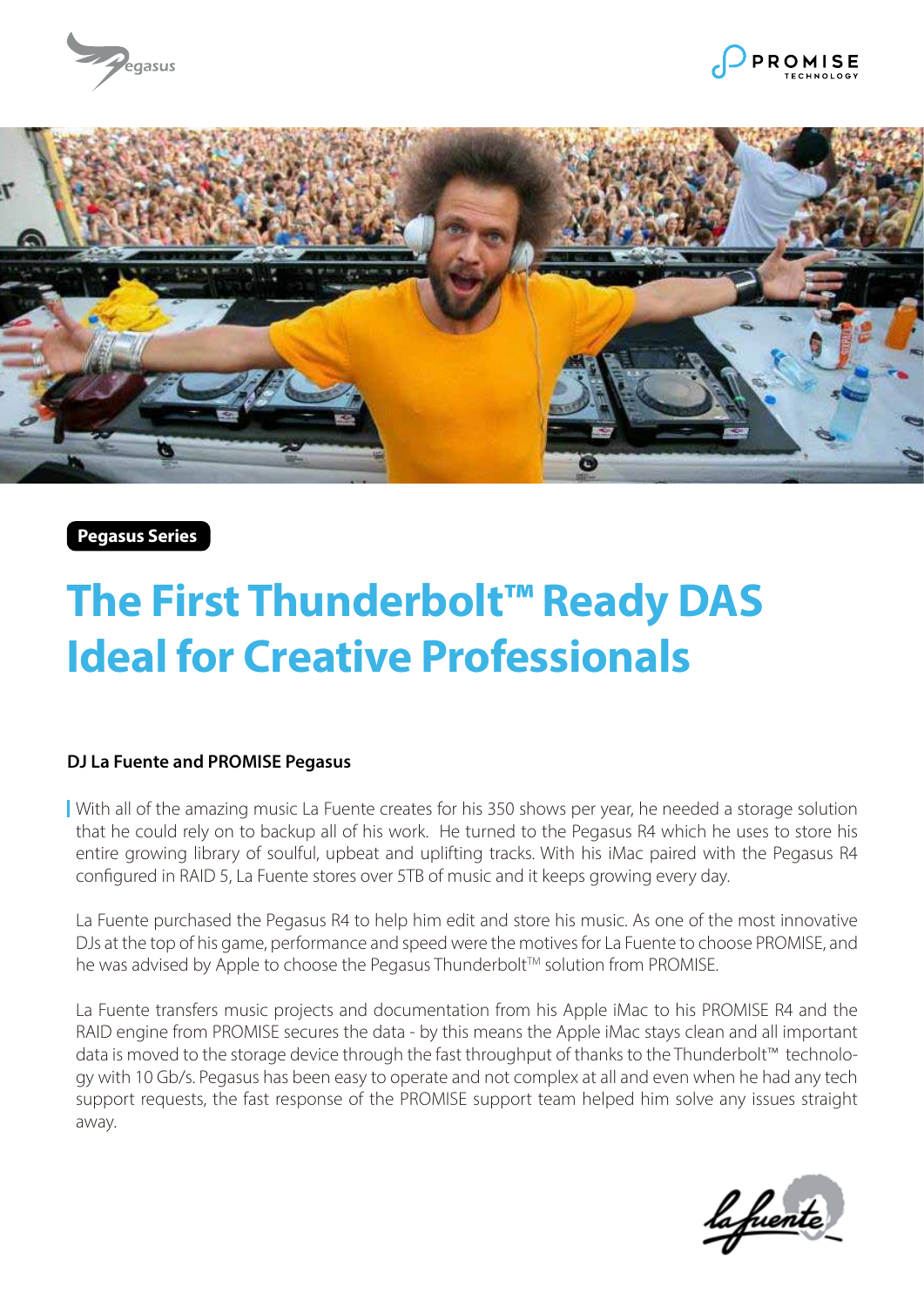





**Pegasus2 Series**

# **Simplify and Accelerate Your Workflow Prosumer RAID Desktop Storage**

# **The HP Lab has tested the PROMISE Pegasus2 series at Fort Collins, Colorado.**

■ "We have experienced no negative issues with Thunderbolt™ 2 technology on Windows with PROMISE, and the performance, as you would expect, absolutely wipes the floor with our USB 3 and fibre channel systems," said Walton.

"We're so happy with the speed and performance of the PROMISE Pegasus2 R8s and Thunderbolt™ 2 connectivity that it now seems like a major inconvenience when we have to use any of our other drives when returning to our older projects. It's easy to become accustomed to the incredibly fast transfer speeds and take for granted the time these systems save us on a day to day basis," continued Walton.

The combination of PROMISE Pegasus2 connected to HP Z820 Workstations and HP ZBook 15 and HP ZBook 17 Mobile Workstations on Thunderbolt™ 2 is a great win for creative professionals who want to work more efficiently as the systems work seamlessly allowing users to experience the full potential and all of the benefits of the amazing solutions.

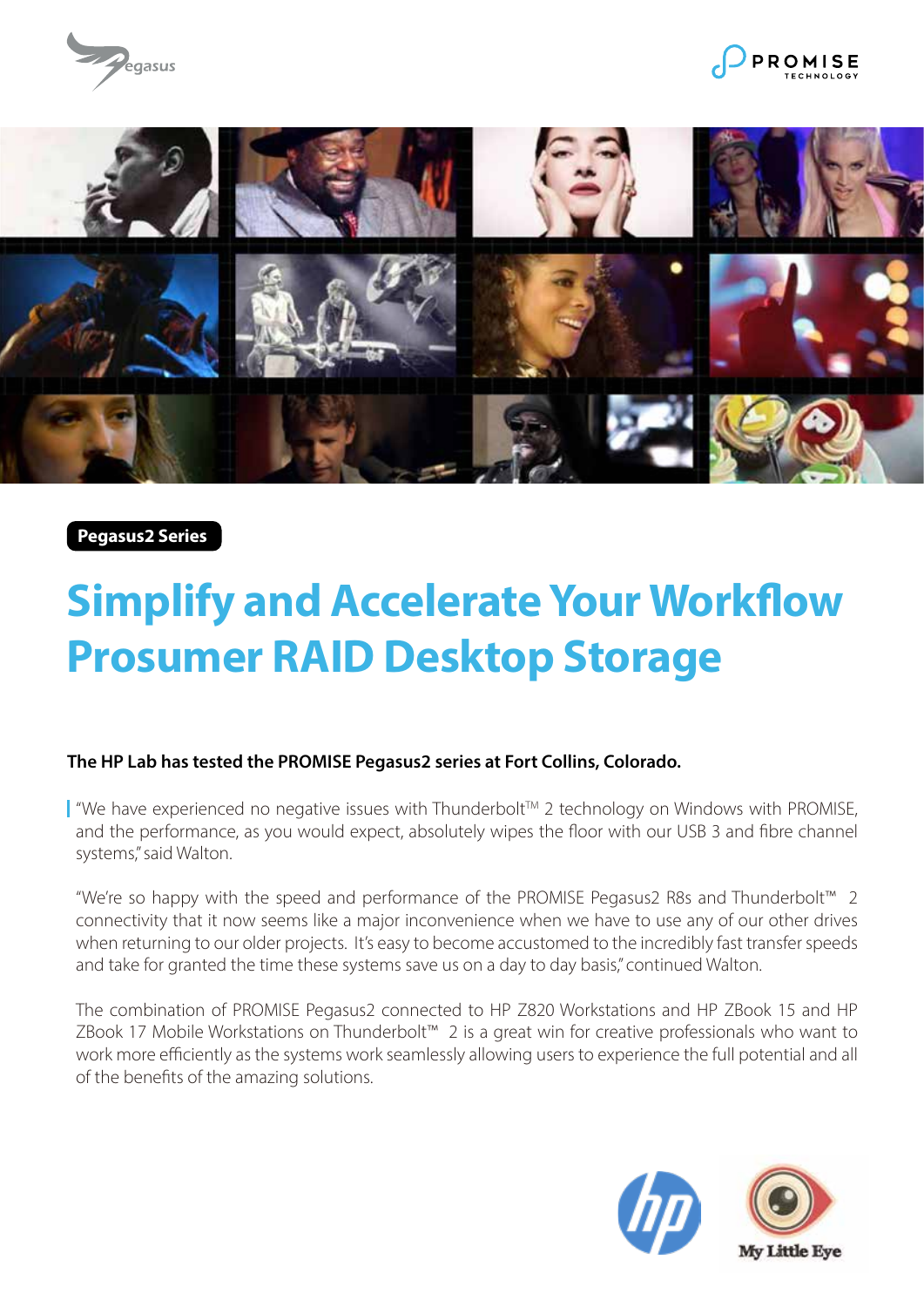





**Pegasus3 Series**

# **Fast Just Got Faster Performance Meets Protection**

### **Corporate Videography Challenge | PROMISE Pegasus3 R8**

*Written by Alex Win, Owner/Filmmaker at Alex Win Studios*

The day after the conference, the 4K footages were digested into Final Cut Pro X for editing straight off the R8. Typically, I edit off a 1TB SSD drive, but to edit 7 TB of video would have at the very least be a pain, having to shuffle files in and out to fit within the edit drive. It made perfect sense to just edit the 4K footages off the R8 - the bonus being that because the RAID is so fast, there's no need to create proxies for editing creating proxies is a slow and tedious process and the proxies take up more unnecessary storage in the process.

To be able to edit true 4K multi-cam footages off the PROMISE3 R8 with no dropped frames was just beautiful. I really couldn't be happier with the whole process - from providing peace of mind during the event, to the speed at which it does this, and lastly in how efficient it has made my editing - really phenomenal. I would consider this a must-have for professional videographers, especially ones moving to 4K or even higher.

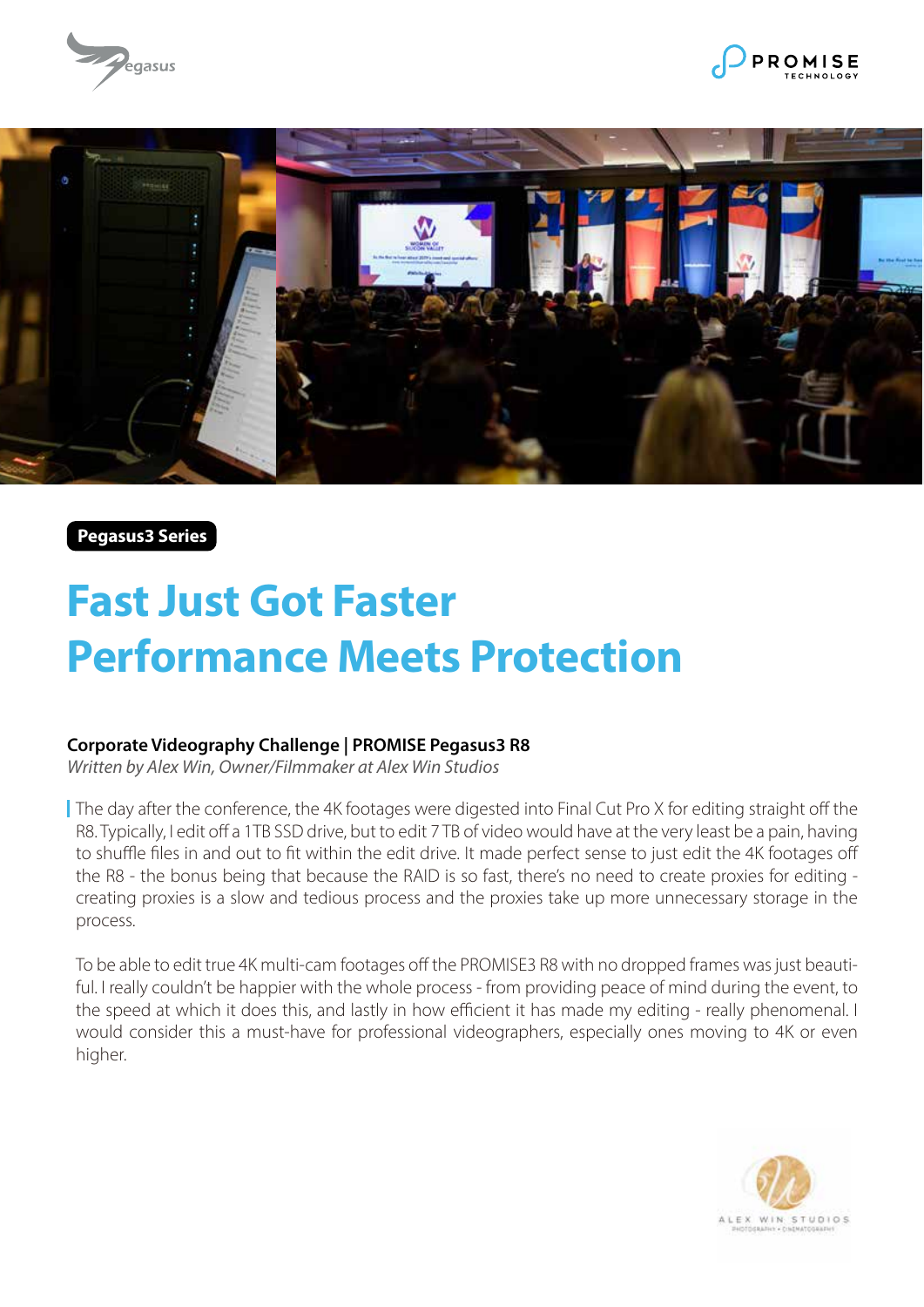





**Pegasus32 Series**

# **NEW Thunderbolt™ 3 and USB 3.2 Gen2 Hardware RAID Storage for Creative Professional**

# **Eldonvfx Limited.**

Eldon has done contract work at many studios using Autodesk Flame, and therefore had the opportunity to work with many hardware setups powered by our competitors. He told us, "I suspect there is no hardware configuration that I have not tried. I am very happy with my choice to adopt PROMISE having had the advantage of trying out many alternatives over the years." At his own studio he uses professional Mac architecture running the full version of Autodesk Flame 2021. Supporting hardware includes the PROMISE Pegasus32 R6 24TB Thunderbolt™ 3 RAID5, an mTape Thunderbolt™ 3 LTO-6 archiving system for backup and a Fibre Broadband network connection. The Mac workstations use Thunderbolt™ 3 direct attached PROMISE Pegasus32 R6 for editing, grading and finishing client projects. The studio is set up in order to manage large quantities of camera raw data provided by production teams.

Confidence is a huge benefit right now with a large amount of remote Flame projects currently being worked on in the studio. With the increased demand for remote Flame work at this time, and the large amount of shots being composited, I am grateful for the increase in speed and throughput. I have absolutely nothing negative to say about this drive. It has eased into my existing setup and boosted speeds and performance immeasurably. "

*"Time is everything. Speed is of the essence." — Oscar Auliq-Ice, The Law of the Universe*



Eldon offered this quote as a parting comment.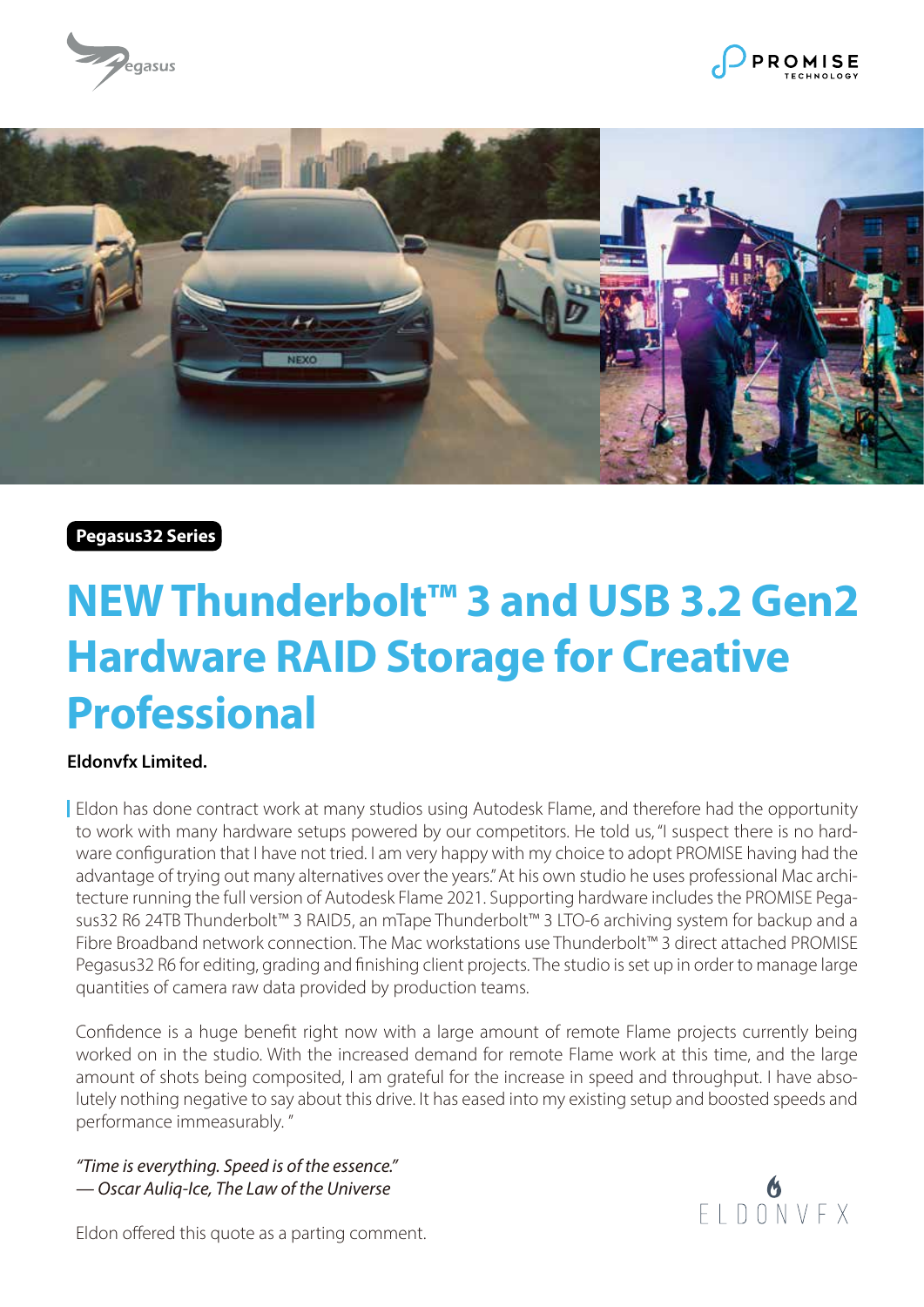



Today, efficient media workflows require a highly scalable and quickly accessible archive. High-resolution media demands far greater storage capacity. Media re-use requirements multiply in multi-format, time-pressured workflows. The storage solutions optimized for rich media workflows brought by PROMISE Technology delivering single and multi-user access, editing, sharing, & distribution of 4K footage for Post Production and Broadcasting, House of Worship, Sports and Education environments. PROMISE Technology is a recognized global leader with more than 30 years of experience in the storage industry, and adapts its products to meet the real-world challenges customers face every day.